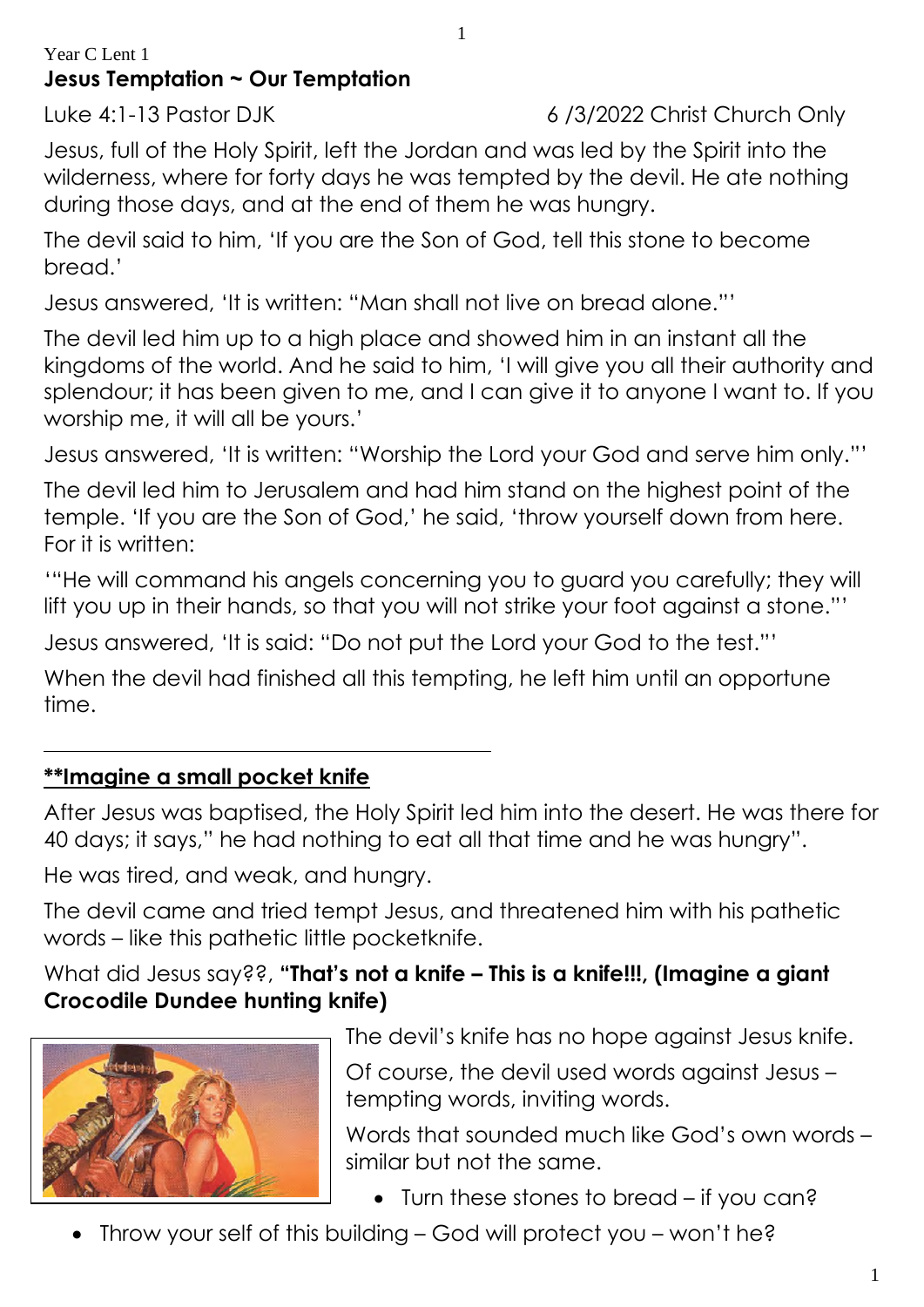Year C Lent 1

• I'll give you everything if you worship me?

He picked on Jesus when he was hungry, and thirsty, and physically weak. Jesus said, "they aren't words – these are words: **Get away from me Satan."** And it says quite simply – "Satan left."

Satan is nothing against God. As Luther's hymn says: "**One little word can fell him".**

"Get away from me Satan" and he's gone, powerless, crushed – his funny red tail with an arrow on the end is firmly between his legs.

- We too have those same words of Jesus.
- We have the power to make Satan tremble and walk away.
- We too can say one little word and fell him.
- We too have this knife as opposed to this knife.

So it would be nice now to say go in peace with the word of God as your sword but it doesn't seem as neat as all this.

As powerful as we are with the Holy Spirit there are places where we go – and in those places "one little word" can fell us.

One word: woman, man car, grog, drugs, money, Harley.

One of those words can make us fall like flies.

And here we are the ambassadors of Jesus Christ

- with the very mind of Jesus
- belonging to the very body of Jesus
- feed with the very body and blood of Jesus

and when the devil comes to us and speaks one pathetic word: woman, man car, grog, drug, money, Harley we turn into his puppets.

## Why is it?

There is a special term for this and it's in Latin – so it must be important (they always put important things Latin)

It's being full of the Holy Spirit and full of evil at the same time - "Simul eustus es et pecata" or simultaneously just and sinful.

We are saints and sinners simultaneously.

What poor people we are?

We know deep down that one little word from the evil one can fell us.

And we also know deep down that one little word from Jesus can save us.

While we struggle every day with the devil and his wrong words at just the wrong time: woman, man car, grog, drug, money, harley we must remember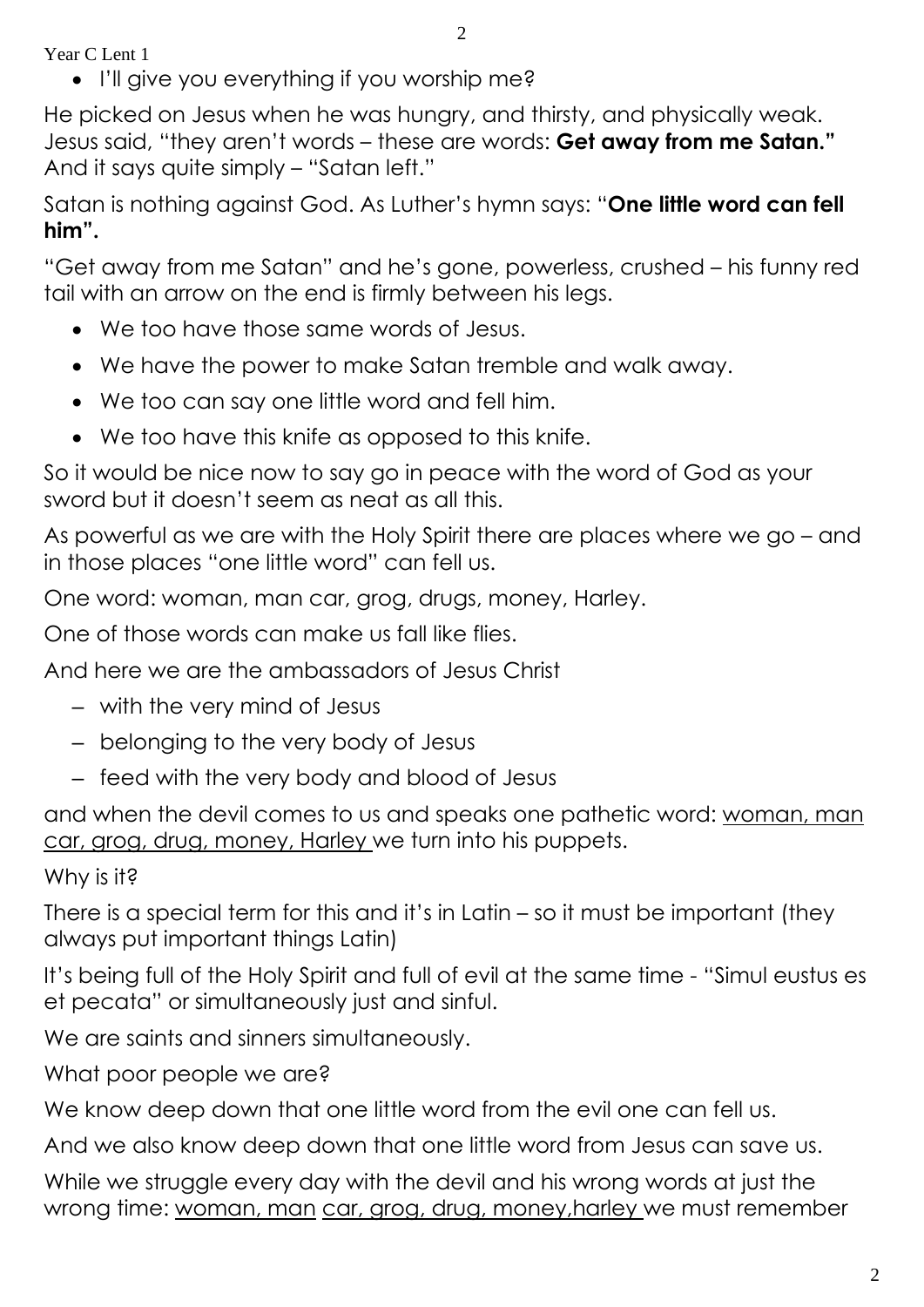Year C Lent 1

## who God says we are – "**You are mine – I am your Father – I am well pleased with you." – that's our baptism.**

"Get away from me Satan" – the same words Jesus used - are the privileged words he has given to us.

Get away grog. Get away woman.

Are words we have in our power.

I know what you're thinking – "I have used those words – over and over and they don't work" Perhaps your thinking it's all theoretical. God's says I am his – God says there's power but it's only power in theory – it's not real.

Our problem is that we think the power is in us.

Grog, women, money, I can beat it I try hard enough.

I'm a Christian now I can do it – but let me remind us again while we are Christians and we are also sinners at the same time.

While we walk this earth one little word will always continue to bring us down.

But don't give up – we are saint and sinners – but saint trumps sinner any day.

The good news is even though we are sinners Jesus died for us. We are made right by him. Saint trumps sinner.

Luke tells us that we don't go to heaven by "carefully doing the right thing" but by trust in Jesus. (Luke 17)

Trust as we might Paul tells us that the good we want to do – we don't and the evil we don't want to do we do. (that's true saint and sinner)

He says when he wants to do what is good, evil is right there with him.

It almost makes you think 'what's the use'?

It does seem there is no point of trying at times. But Paul says we have an obligation – despite our fixation on the devils little words – we have an obligation to the live by the spirit.

Despite our weakness we do have the Holy Spirit making his temple in our bodies – we do know the right way.

We know what Isaiah says: Whether you turn to the right or to the left, your ears will hear a voice behind you, saying, "This is the way; walk in it."

There are no excuses for following Satan's call.

There are no excuses for not following Jesus call.

You hear of these murder trials where someone please insanity – I heard a voice tell me to do it. IT's a nonsense – we all have those little voices – one whispering evil – on whispering good – do this – don't do that.

Jesus was tempted 3 times in Luke's account – he responded with God's word and promises each time.